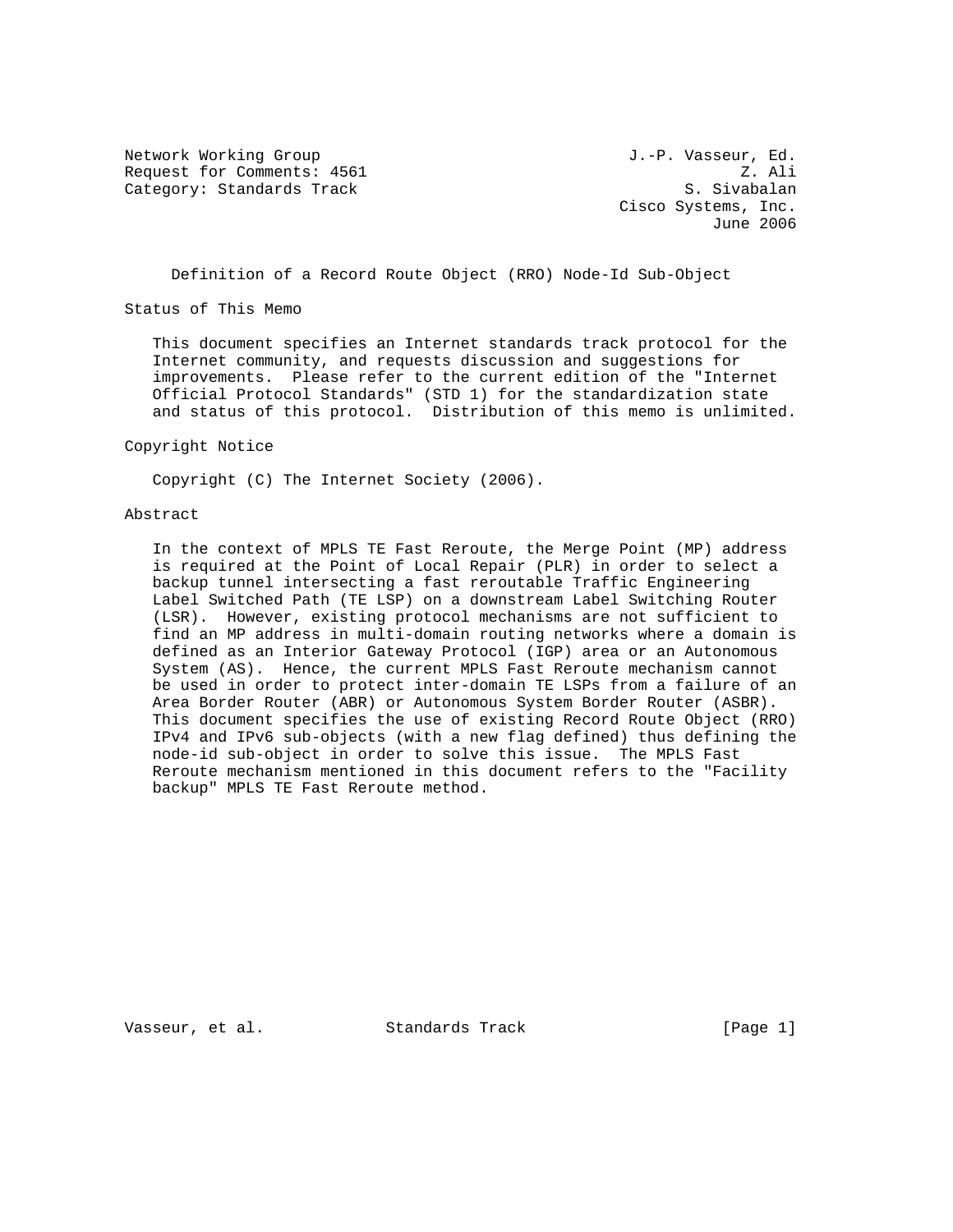Table of Contents

|  | 2.1. Conventions Used in This Document 5 |
|--|------------------------------------------|
|  |                                          |
|  |                                          |
|  |                                          |
|  |                                          |
|  |                                          |
|  |                                          |
|  |                                          |

## 1. Introduction

 MPLS Fast Reroute (FRR) [FAST-REROUTE] is a fast recovery local protection technique used to protect Traffic Engineering LSPs from link/node/Shared Risk Link Group (SRLG) failure. One or more backup tunnels are pre-established to protect against the failure of a link/node/SRLG. In case of failure, every protected TE LSP traversing the failed resource is rerouted onto the appropriate backup tunnel.

 There are several requirements on the backup tunnel path that must be satisfied. First, the backup tunnel must not traverse the element that it protects. In addition, a primary tunnel and its associated backup tunnel should intersect at least at two points (nodes): Point of Local Repair (PLR) and Merge Point (MP). The former is the head end LSR of the backup tunnel, and the latter is the tail-end LSR of the backup tunnel. The PLR is where FRR is triggered when link/node/SRLG failure happens.

 There are different methods for computing paths for backup tunnels at a given PLR. Specifically, a user can statically configure one or more backup tunnels at the PLR with an explicitly configured path, or the PLR can be configured to automatically compute a backup path or to send a path computation request to a PCE (see [PCE-ARCH]).

Consider the following scenario (Figure 1).

Assumptions:

- A multi-area network made of three areas: 0, 1, and 2.
- A fast reroutable TE LSP T1 (TE LSP signaled with the "Local Protection Desired" bit set in the SESSION-ATTRIBUTE object or the FAST-REROUTE object) from R0 to R3.

Vasseur, et al. Standards Track [Page 2]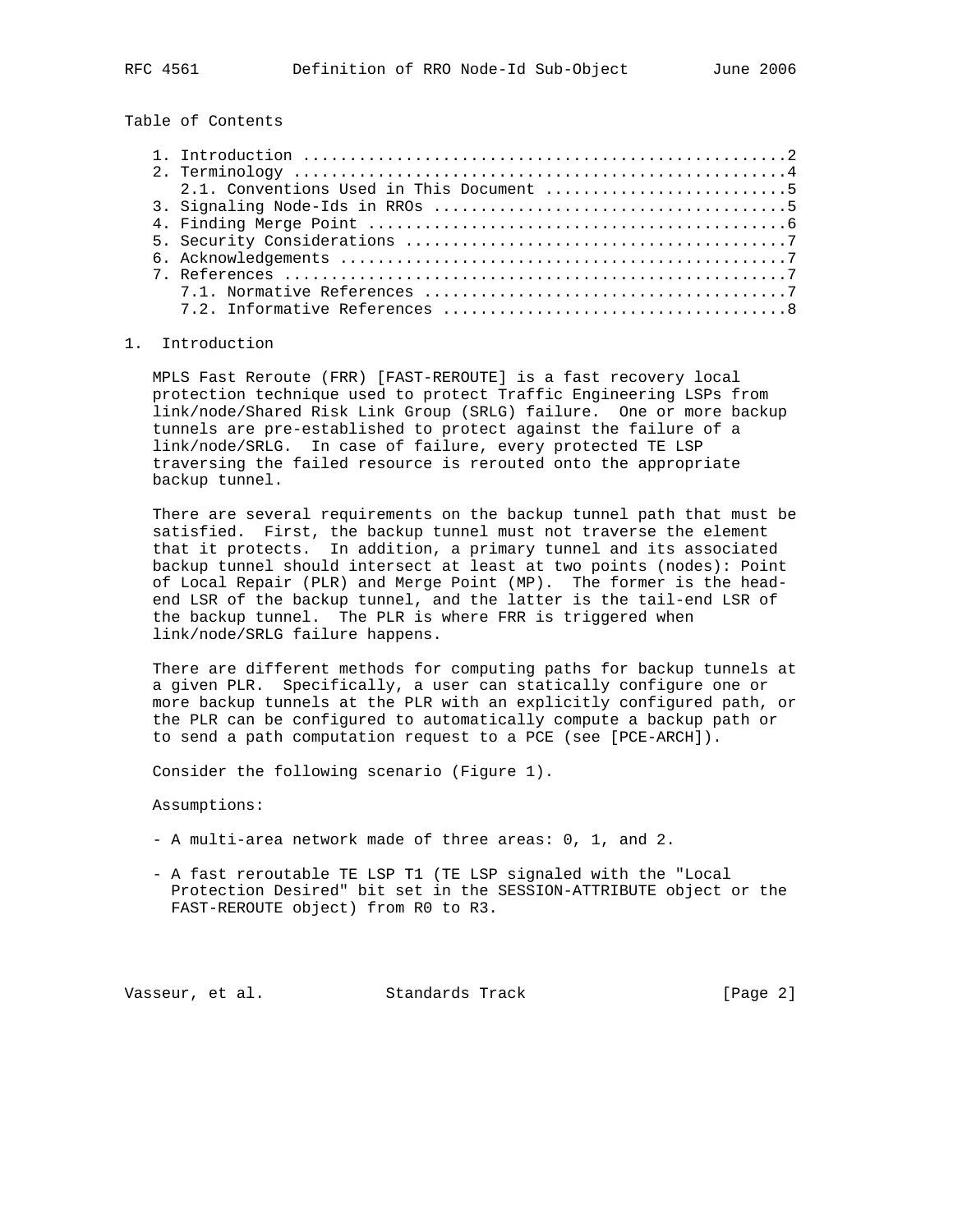- - A backup tunnel B1 from R1 to R2, not traversing ABR1, and following the R1-ABR3-R2 path.
	- The PLR R1 reroutes any protected TE LSP traversing ABR1 onto the backup tunnel B1 in case of ABR1's failure.

```
 <--- area 1 --><---area 0---><---area 2--->
                                         R0-----R1-ABR1--R2------ABR2--------R3
                                                          \ /
\sqrt{2} / \sqrt{2} / \sqrt{2} / \sqrt{2} / \sqrt{2} / \sqrt{2} / \sqrt{2} / \sqrt{2} / \sqrt{2} / \sqrt{2} / \sqrt{2} / \sqrt{2} / \sqrt{2} / \sqrt{2} / \sqrt{2} / \sqrt{2} / \sqrt{2} / \sqrt{2} / \sqrt{2} / \sqrt{2} / \sqrt{2} / \sqrt{2} /  ABR3
```
 Figure 1: Use of Fast Reroute to protect a TE LSP against an ABR failure with MPLS Traffic Engineering Fast Reroute

 When T1 is first signaled, the PLR R1 needs to dynamically select an appropriate backup tunnel intersecting T1 on a downstream LSR. However, existing protocol mechanisms are not sufficient to unambiguously find the MP address in a network with inter-domain TE LSP. This document addresses these limitations.

 R1 needs to select an existing backup tunnel with the following properties:

- 1. The backup tunnel intersects with the primary tunnel at the MP. For the sake of illustration, in Figure 1, R1 needs to determine that T1 and B1 intersect at the node R2.
- 2. The backup tunnel satisfies the primary LSP's request with respect to the bandwidth protection request (i.e., bandwidth guaranteed for the primary tunnel during failure), and the type of protection (link or node failure), as specified in [FAST-REROUTE].

 One technique for the PLR to ensure that condition (1) is met consists of examining the Record Route Object (RRO) of the primary tunnel to see whether any of the addresses specified in the RRO correspond to the MP. That said, as per [RSVP-TE], the addresses specified in the RRO IPv4 or IPv6 sub-objects sent in Resv messages can be node-ids and/or interface addresses. Hence, in Figure 1, router R2 may specify interface addresses in the RROs for T1 and B1. Note that these interface addresses are different in this example.

 The problem of finding the MP using the interface addresses or node ids can be easily solved in the case of a single IGP area. Specifically, in the case of a single IGP area, the PLR has the knowledge of all the interfaces attached to the tail-end of the backup tunnel. This information is available in PLR's IGP topology

Vasseur, et al. Standards Track (Page 3)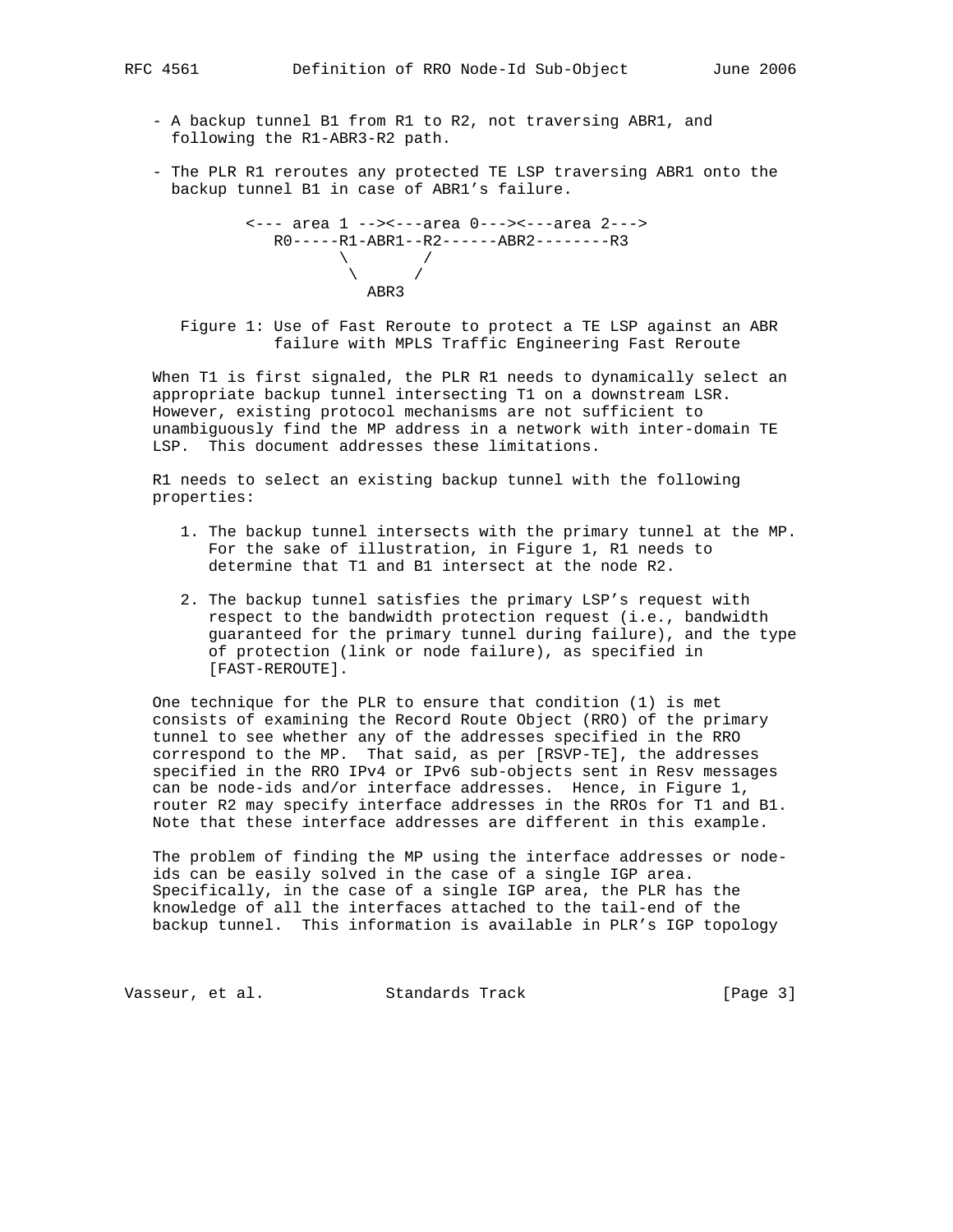database. Thus, the PLR can unambiguously determine whether a backup tunnel intersecting a protected TE LSP on a downstream node exists and can also find the MP address regardless of how the addresses carried in the RRO IPv4 or IPv6 sub-objects are specified (i.e., whether using the interface addresses or the node-ids). However, such routing information is not available in the case of inter-domain environments. Hence, unambiguously making sure that condition (1) above is met in the case of inter-domain TE LSPs is not possible with existing mechanisms.

 In this document, we define extensions to and describe the use of Resource Reservation Protocol (RSVP) [RSVP, RSVP-TE] to solve the above-mentioned problem. Note that the requirement for the support of the fast recovery technique specified in [FAST-REROUTE] to inter domain TE LSPs has been specified in [INTER-AREA-TE-REQS] and [INTER-AS-TE-REQS].

2. Terminology

 Area Border Routers (ABRs): Border routers used to connect two Interior Gateway Protocol (IGP) areas (areas in OSPF or levels in IS-IS).

 Autonomous System Border Router (ASBRs): Border routers used to connect to another AS of a different or the same Service Provider via one or more links inter-connecting between ASes.

 Backup Tunnel: The LSP that is used to back up one of the many LSPs in many-to-one backup.

Inter-AS TE LSP: A TE LSP that crosses an AS boundary.

Inter-area TE LSP: A TE LSP that crosses an IGP area.

LSR: Label Switching Router.

LSP: Label Switched Path.

 Local Repair: Techniques used to repair TE LSPs quickly when a link, an SRLG, or a node along the TE LSP fails.

 PCE: Path Computation Element. An entity (component, application, or network node) that is capable of computing a network path or route based on a network graph and applying computational constraints.

 MP: Merge Point. The LSR where one or more backup tunnels rejoin the path of the protected LSP downstream of the potential failure.

Vasseur, et al. Standards Track [Page 4]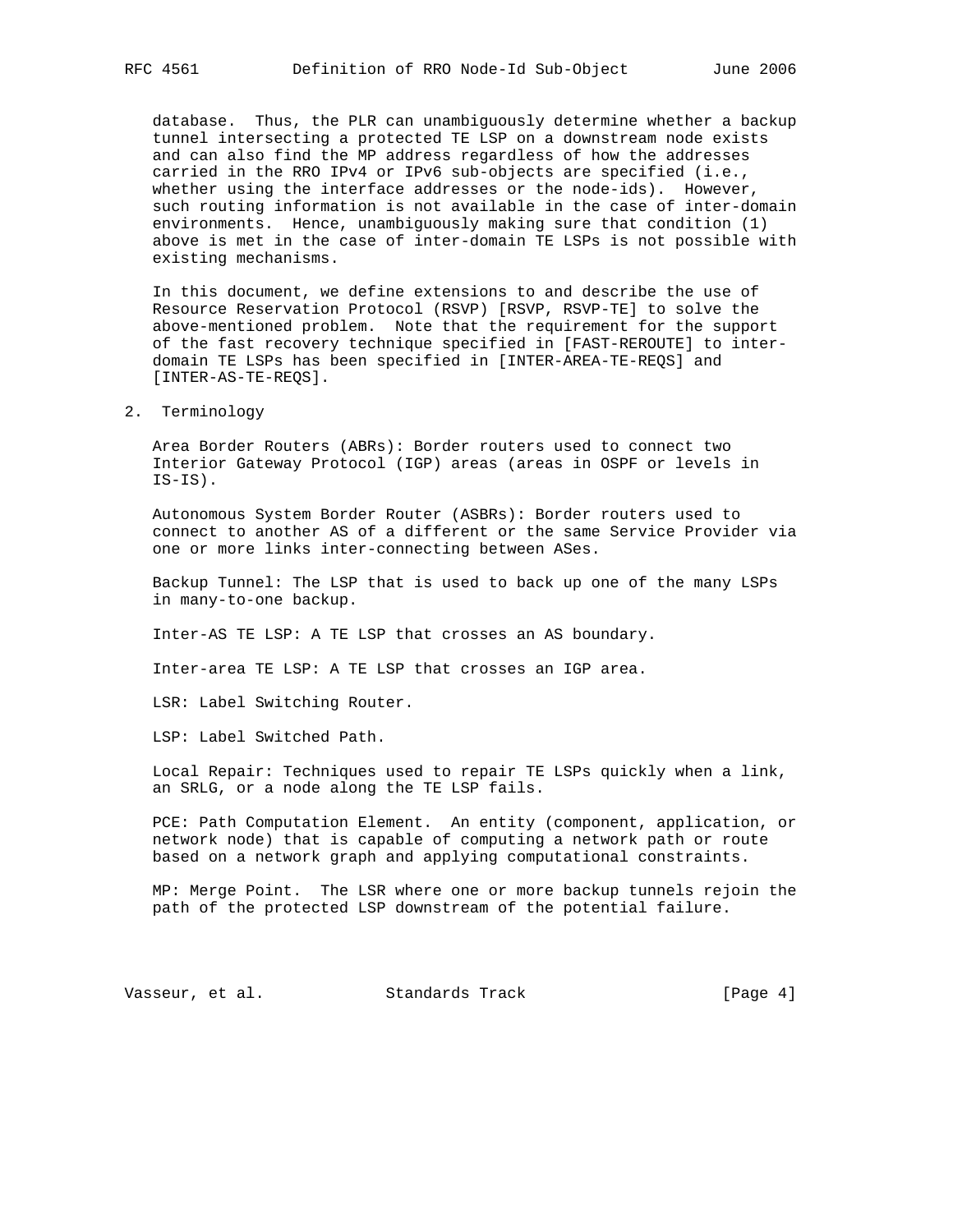Protected LSP: An LSP is said to be protected at a given hop if it has one or multiple associated backup tunnels originating at that hop.

PLR: Point of Local Repair. The head-end of a backup tunnel.

 Reroutable LSP: Any LSP for which the "Local Protection Desired" bit is set in the Flag field of the SESSION\_ATTRIBUTE object of its Path messages.

TE LSP: Traffic Engineering Label Switched Path.

2.1. Conventions Used in This Document

 The key words "MUST", "MUST NOT", "REQUIRED", "SHALL", "SHALL NOT", "SHOULD", "SHOULD NOT", "RECOMMENDED", "MAY", and "OPTIONAL" in this document are to be interpreted as described in RFC 2119 [RFC2119].

3. Signaling Node-Ids in RROs

 As mentioned above, the limitation that we need to address is the generality of the contents of the RRO IPv4 and IPv6 sub-objects, as defined in [RSVP-TE]. [RSVP-TE] defines the IPv4 and IPv6 RRO sub objects. Moreover, two additional flags are defined in [FAST-REROUTE]: the "Local Protection Available" and "Local Protection in Use" bits.

In this document, we define the following new flag:

Node-id: 0x20

 When set, this indicates that the address specified in the RRO's IPv4 or IPv6 sub-object is a node-id address, which refers to the "Router Address" as defined in [OSPF-TE], or "Traffic Engineering Router ID" as defined in [ISIS-TE]. A node MUST use the same address consistently. Once an address is used in the RRO's IPv4 or IPv6 sub-object, it SHOULD always be used for the lifetime of the TE LSP.

 An IPv4 or IPv6 RRO sub-object with the node-id flag set is also called a node-id sub-object. The problem of finding an MP address in a network with inter-domain TE LSP is solved by inserting a node-id sub-object (an RRO "IPv4" and "IPv6" sub-object with the 0x20 flag set) in the RRO object carried in the RSVP Resv message.

Vasseur, et al. Standards Track [Page 5]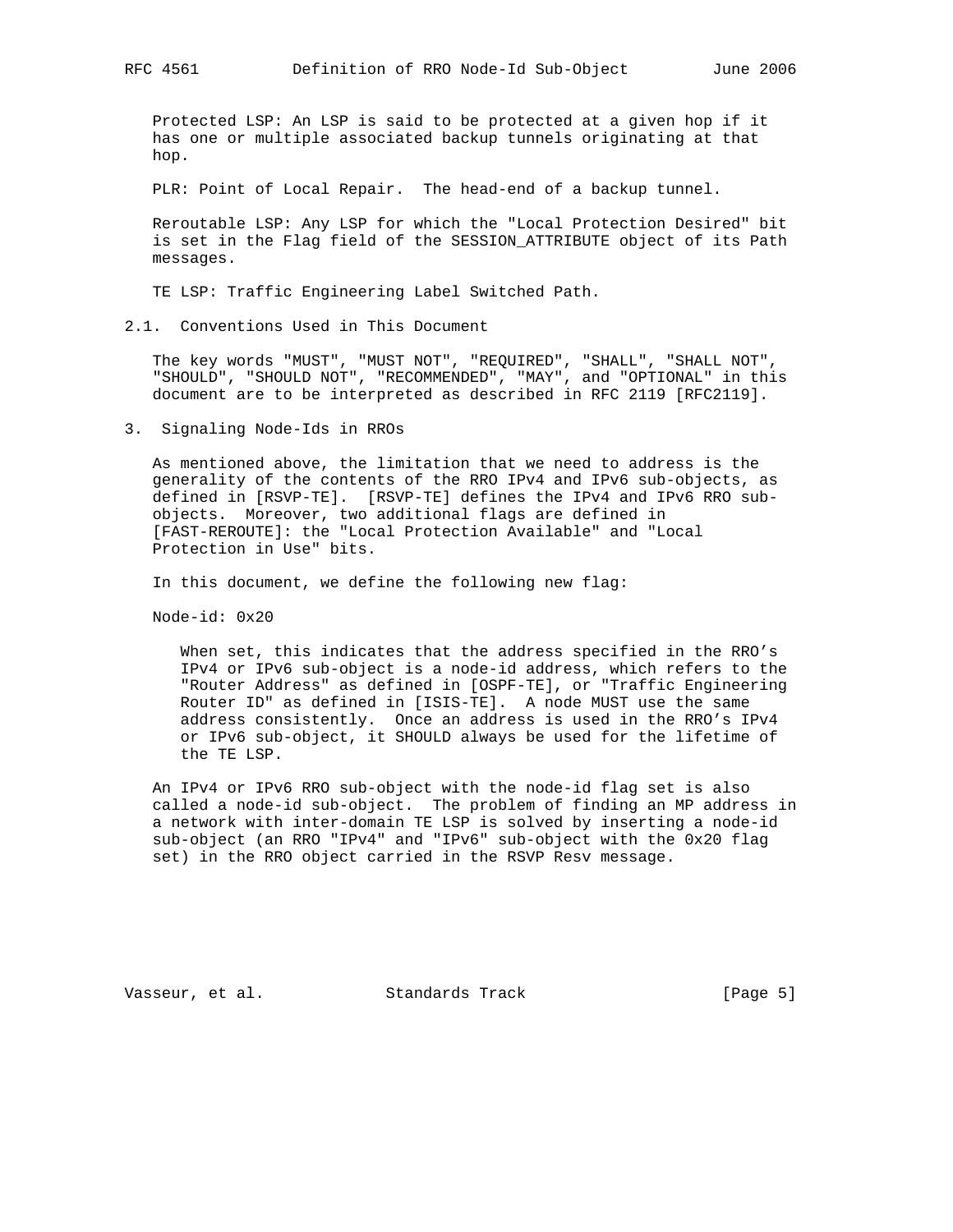An implementation may decide to either:

 1) Add the node-id sub-object in the RRO carried in an RSVP Resv message and, when required, also add another IPv4/IPv6 sub-object to record interface address.

 Example: an inter-domain fast reroutable TE LSP would have the following two sub-objects in the RRO carried in Resv message: a node-id sub-object and a label sub-object. If recording the interface address is required, then an additional IPv4/IPv6 sub object is added.

or

 2) Add an IPv4/IPv6 sub-object recording the interface address and, when required, add a node-id sub-object in the RRO.

 Example: an inter-domain fast reroutable TE LSP would have the following three sub-objects in the RRO carried in Resv message: an IPv4/IPv6 sub-object recording interface address, a label sub object, and a node-id sub-object.

 Note also that the node-id sub-object may have other applications than Fast Reroute backup tunnel selection. Moreover, it is RECOMMENDED that an LSR recording a node-id address in an IPv4/IPv6 RRO sub-object also set the node-id flag.

4. Finding Merge Point

Two cases should be considered:

- Case 1: If the backup tunnel destination is the MP's node-id, then a PLR can find the MP and suitable backup tunnel by simply comparing the backup tunnel's destination address with the node-id included in the RRO of the primary tunnel.
- Case 2: If the backup tunnel terminates at an address different from the MP's node-id, then a node-id sub-object MUST also be included in the RRO of the backup tunnel. A PLR can find the MP and suitable backup tunnel by simply comparing the node-ids present in the RROs of both the primary and backup tunnels.

 It must be noted that although the technique described in this document for selecting an appropriate backup tunnel using the node-id sub-object applies to the case of Inter-area and Inter-AS, in the case of Inter-AS, the assumption is made that the MP's node-id (of the downstream domain) does not overlap with any LSR's node-id present in the PLR's AS.

Vasseur, et al. Standards Track [Page 6]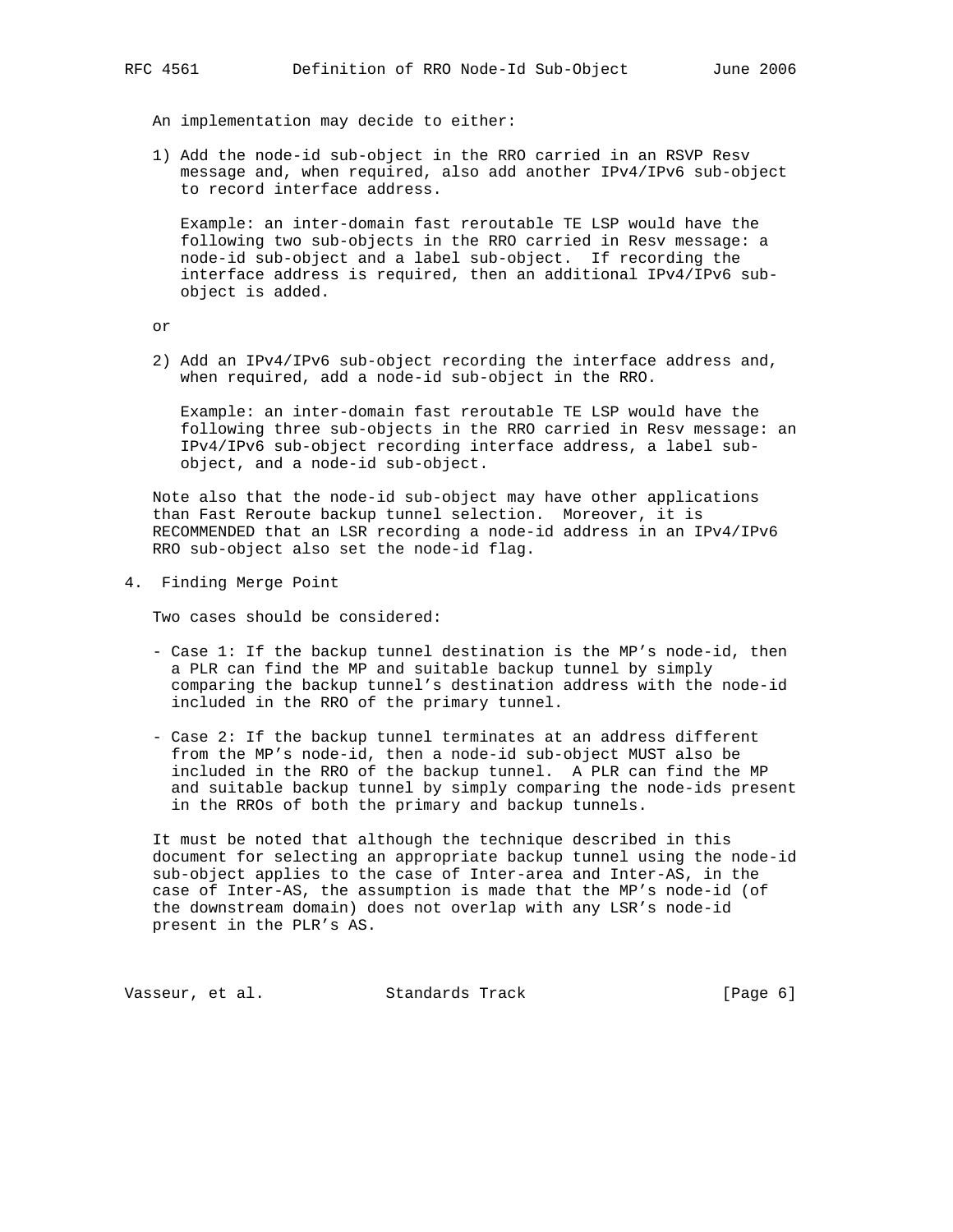When both IPv4 node-id and IPv6 node-id sub-objects are present, a PLR may use any or both of them in finding the MP address.

5. Security Considerations

 This document does not introduce new security issues. The security considerations pertaining to [RSVP] and [RSVP-TE] remain relevant.

6. Acknowledgements

 We would like to acknowledge input and helpful comments from Carol Iturralde, Anca Zamfir, Reshad Rahman, Rob Goguen, and Philip Matthews. A special thanks to Adrian Farrel for his thorough review of this document.

- 7. References
- 7.1. Normative References
	- [RFC2119] Bradner, S., "Key words for use in RFCs to Indicate Requirement Levels", BCP 14, RFC 2119, March 1997.
	- [RSVP] Braden, R., Zhang, L., Berson, S., Herzog, S., and S. Jamin, "Resource ReSerVation Protocol (RSVP) -- Version 1 Functional Specification", RFC 2205, September 1997.
	- [RSVP-TE] Awduche, D., Berger, L., Gan, D., Li, T., Srinivasan, V., and G. Swallow, "RSVP-TE: Extensions to RSVP for LSP Tunnels", RFC 3209, December 2001.
	- [FAST-REROUTE] Pan, P., Swallow, G., and A. Atlas, "Fast Reroute Extensions to RSVP-TE for LSP Tunnels", RFC 4090, May 2005.
	- [OSPF-TE] Katz, D., Kompella, K., and D. Yeung, "Traffic Engineering (TE) Extensions to OSPF Version 2", RFC 3630, September 2003.
	- [ISIS-TE] Smit, H. and T. Li, "Intermediate System to Intermediate System (IS-IS) Extensions for Traffic Engineering (TE)", RFC 3784, June 2004.

| [Page 7]<br>Vasseur, et al.<br>Standards Track |  |  |  |  |  |  |  |  |  |  |  |  |  |  |  |  |  |  |  |  |  |  |  |  |  |  |  |  |  |  |  |  |  |  |  |  |  |  |  |  |  |  |  |  |  |  |  |  |  |  |  |  |  |  |  |  |  |  |  |  |  |  |  |  |  |  |  |  |  |  |  |  |  |  |  |  |  |  |  |  |  |  |  |  |  |  |  |  |  |  |  |  |  |  |  |  |  |  |  |  |  |  |  |  |  |  |  |  |  |  |  |  |  |  |  |  |  |  |  |  |  |  |  |  |  |  |  |  |  |  |  |  |  |  |  |  |  |  |  |  |  |  |  |  |  |  |
|------------------------------------------------|--|--|--|--|--|--|--|--|--|--|--|--|--|--|--|--|--|--|--|--|--|--|--|--|--|--|--|--|--|--|--|--|--|--|--|--|--|--|--|--|--|--|--|--|--|--|--|--|--|--|--|--|--|--|--|--|--|--|--|--|--|--|--|--|--|--|--|--|--|--|--|--|--|--|--|--|--|--|--|--|--|--|--|--|--|--|--|--|--|--|--|--|--|--|--|--|--|--|--|--|--|--|--|--|--|--|--|--|--|--|--|--|--|--|--|--|--|--|--|--|--|--|--|--|--|--|--|--|--|--|--|--|--|--|--|--|--|--|--|--|--|--|--|--|--|--|
|------------------------------------------------|--|--|--|--|--|--|--|--|--|--|--|--|--|--|--|--|--|--|--|--|--|--|--|--|--|--|--|--|--|--|--|--|--|--|--|--|--|--|--|--|--|--|--|--|--|--|--|--|--|--|--|--|--|--|--|--|--|--|--|--|--|--|--|--|--|--|--|--|--|--|--|--|--|--|--|--|--|--|--|--|--|--|--|--|--|--|--|--|--|--|--|--|--|--|--|--|--|--|--|--|--|--|--|--|--|--|--|--|--|--|--|--|--|--|--|--|--|--|--|--|--|--|--|--|--|--|--|--|--|--|--|--|--|--|--|--|--|--|--|--|--|--|--|--|--|--|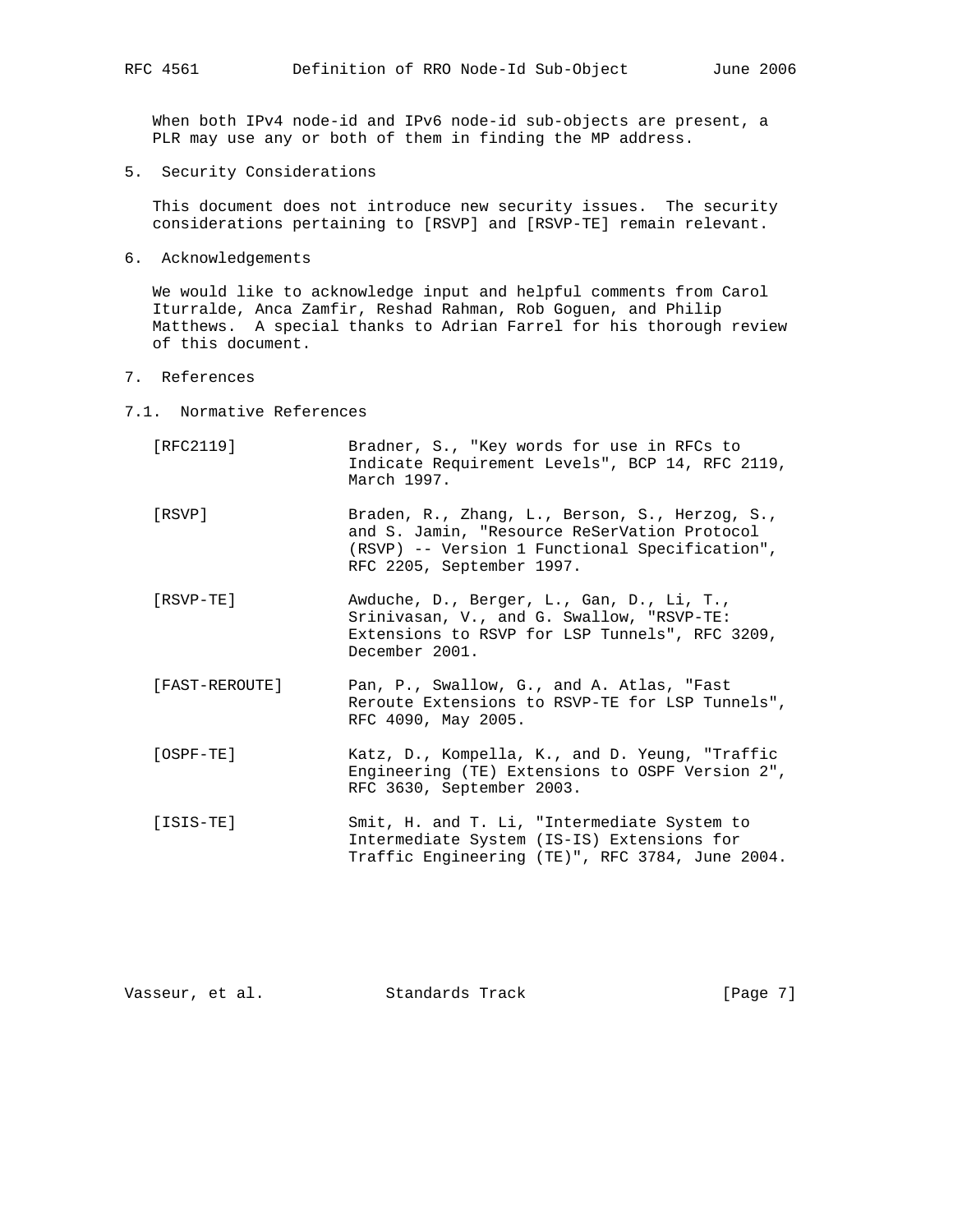## 7.2. Informative References

 [INTER-AREA-TE-REQS] Le Roux, J.-L., Vasseur, J.-P., and J. Boyle, "Requirements for Inter-Area MPLS Traffic Engineering", RFC 4105, June 2005.

- [INTER-AS-TE-REQS] Zhang, R. and J.-P. Vasseur, "MPLS Inter- Autonomous System (AS) Traffic Engineering (TE) Requirements", RFC 4216, November 2005.
- [PCE-ARCH] Farrel, A., Vasseur, J.-P., and J. Ash, "A Path Computation Element (PCE) Based Architecture", Work in Progress, April 2006.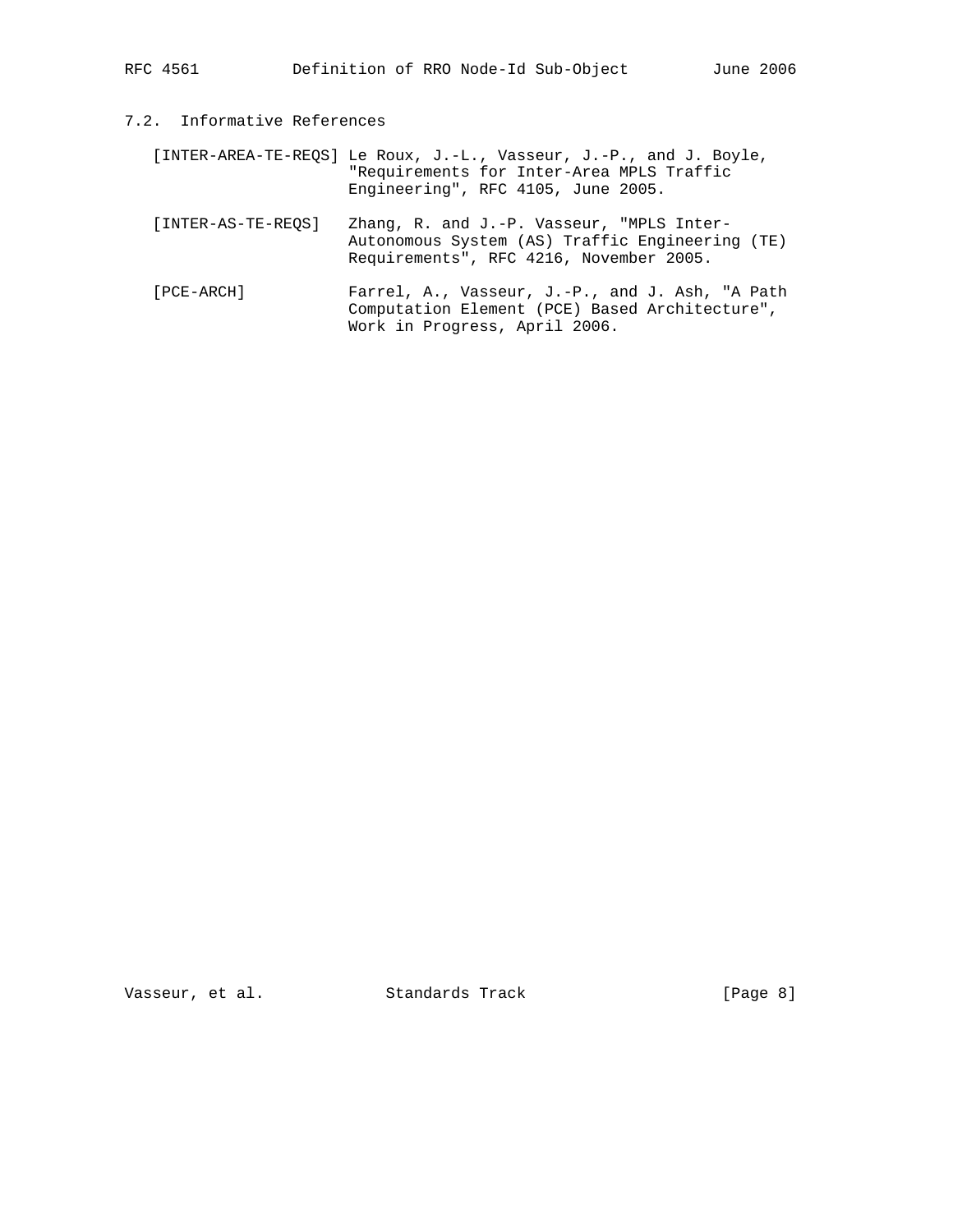J.-P. Vasseur (Editor) Cisco Systems, Inc. 1414 Massachusetts Avenue Boxborough , MA - 01719 USA EMail: jpv@cisco.com Zafar Ali Cisco Systems, Inc. 100 South Main St. #200 Ann Arbor, MI 48104 USA EMail: zali@cisco.com Siva Sivabalan Cisco Systems, Inc. 2000 Innovation Drive Kanata, Ontario, K2K 3E8 Canada EMail: msiva@cisco.com

Vasseur, et al. Standards Track [Page 9]

Authors' Addresses